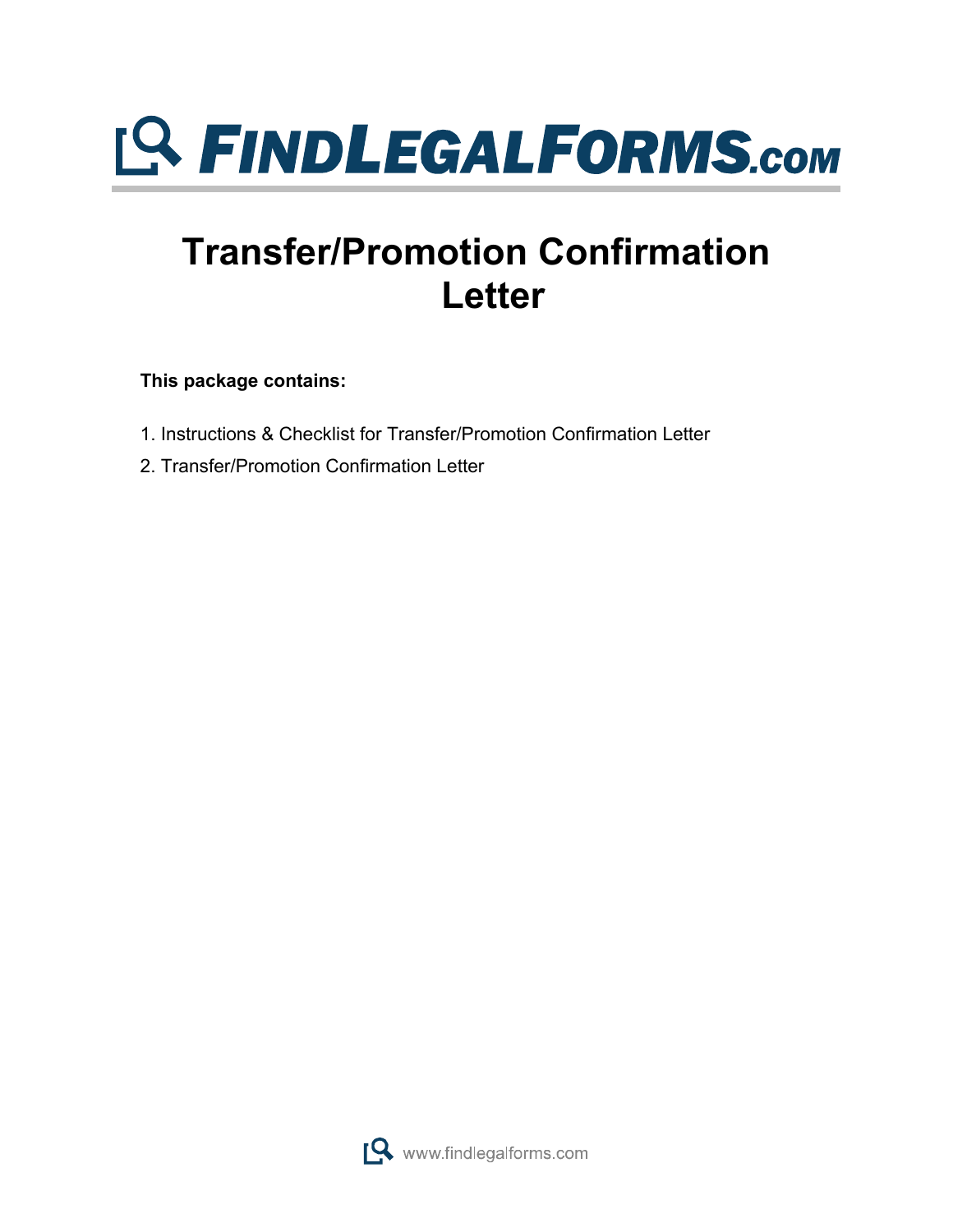## **Instructions & Checklist for Transfer/Promotion Confirmation Letter**

- □ This package contains (1) Instructions & Checklist for Transfer/Promotion Confirmation Letter; and (2) Transfer/Promotion Confirmation Letter;
- $\Box$  This form is designed to assist you in drafting a letter to confirm the transfer, relocation or promotion of an employee.
- □ Be sure to include any "enclosures" mentioned in the letter. If there are no "enclosures" you may delete "Enclosure" from the bottom of the letter.
- $\Box$  Be sure to sign the letter and to make a copy before sending it out.
- $\Box$  Bracketed instructions may be included on this form to assist you in completing it and should be removed before printing. Generally in Microsoft Word, you can click on the bracketed instruction and start typing.
- $\Box$  These forms are not intended and are not a substitute for legal advice. These forms should only be a starting point for you and should not be used without consulting with an attorney first. An attorney should be consulted before negotiating any document with another party.
- □ The purchase and use of these forms, is subject to the Disclaimers and Terms of Use found at findlegalforms.com.